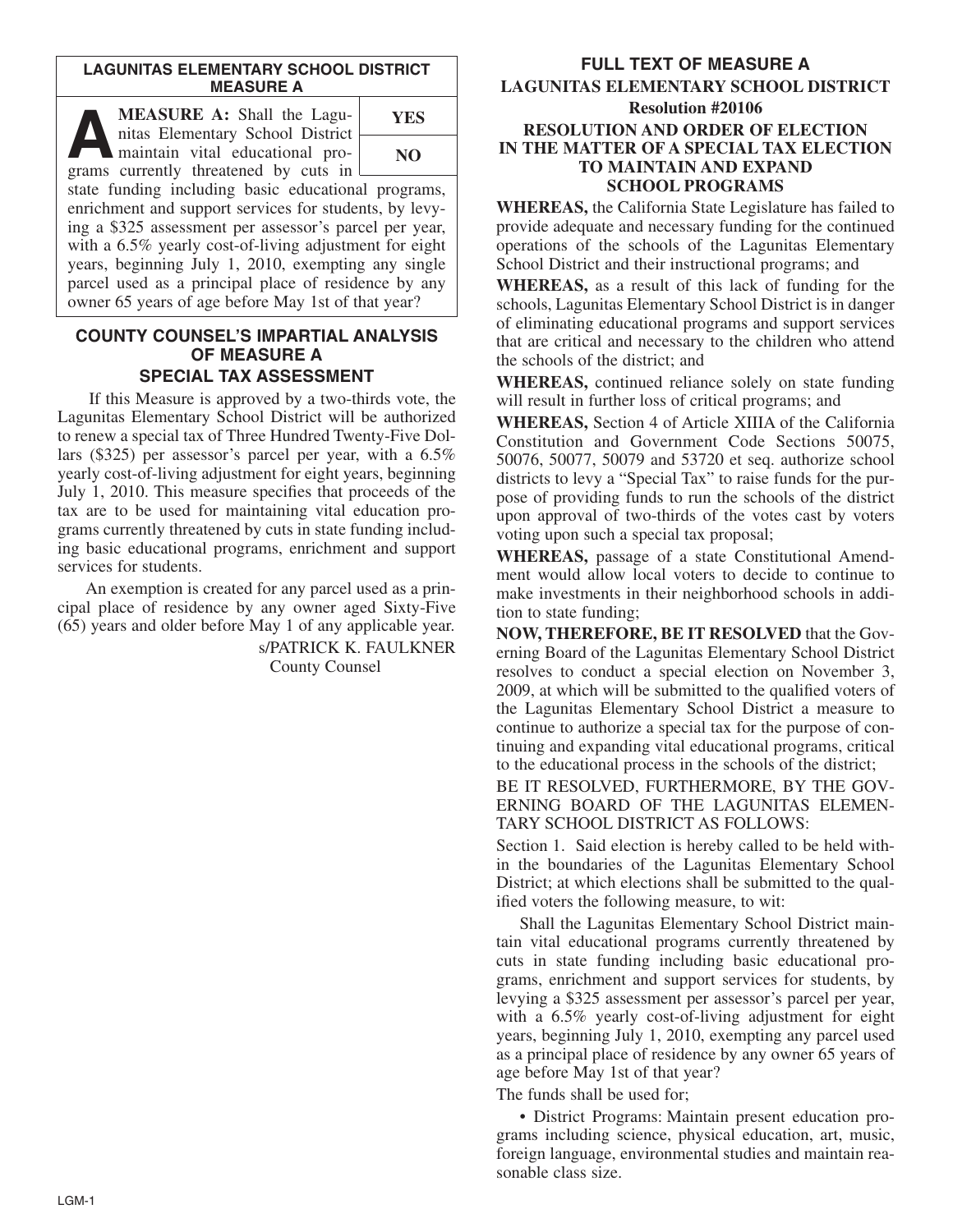• Support Services: Maintain current support services for students including academic intervention, counseling, educational technology, and library.

• Basic Instructional materials: maintain adequate per student allowance and update classroom instructional materials to ensure adequate quantity and quality of instructional materials.

Priorities for expenditures of funds the first and each successive year will be determined by the Governing Board with input from staff, parents and the community.

The special tax will be imposed in the amount of \$325.00 for each assessors parcel beginning July 1, 2010 with a yearly cost of living adjustment of 6.5% for eight years. An exemption from the assessment will be made available to each individual in the district who will attain age 65 years prior to May 1 of the assessment year, who owns a beneficial interest in the parcel, who uses that parcel as his or her principal place of residence, and who applies to the District on or before May 1, 2010 or May 1 of any succeeding assessment year. Any one application from a qualified applicant will provide an exemption for the parcel for the remaining term of the assessment so long as such applicant continues to use the parcel as his or her principal residence.

Section 2. The text of the measure as displayed on each individual ballot shall be abbreviated and shall read as follows:

### **LAGUNITAS ELEMENTARY SCHOOL DISTRICT SPECIAL TAX ASSESSMENT FOR EDUCATIONAL PROGRAMS**

"Shall the Lagunitas Elementary School District maintain vital educational programs currently threatened by cuts in state funding including basic educational programs, enrichment and support services for students, by levying a \$325 assessment per assessor's parcel per year, with a 6.5% yearly cost-of-living adjustment for eight years, beginning July 1, 2010, exempting any single parcel used as a principal place of residence by any owner 65 years of age before May 1st of that year?"

#### **YES NO**

Section 3. Commencing on July 1, 2010, the special tax specified above, shall be collected and administered in the same manner as ad valorem property taxes are fixed and collected under provisions of the California Revenue and Taxation Code.

Section 4. The Superintendent of Schools of Marin County is hereby requested to call an election of the said "special tax" to be held on 11-3-09. The County Clerk is hereby requested and authorized to: 1) set forth on all sample ballots relating to said election to be mailed to the qualified electors of the Lagunitas Elementary School District said measure; and 2) provide absent voter ballots for said "special Tax" election for use by qualified electors of the Lagunitas Elementary School District who are entitled thereto in the manner provided by law.

Section 5. If any section, sub-section, phrase or clause of this resolution is for any reason held to be invalid, such decision shall not affect the validity of the remaining portion of this resolution. This governing board declares that it would have adopted this resolution and each section, sub-section, phrase or clause thereof irrespective of the fact that any one or more sections, sub-sections, sentences, phrases or clauses be declared invalid.

Section 6. The clerk of the Lagunitas Elementary School District Governing Board is hereby authorized and directed to certify to the due adoption of this resolution and to transmit a copy hereof so certified to the Superintendent of Schools of Marin County and to file a copy hereof so certified with the county Clerk of Marin County.

**PASSED AND ADOPTED** by the Lagunitas Elementary School District Board of Trustees at a meeting held on 6/30/2009 by the following vote:

- AYES: 5 (Giacomini, O'Brien, Sloan, Rebscher, Santa Cruz-Bohman)
- NOES: 0
- ABSENT: 0
- ABSTAIN: 0

s/DENISE SANTA CRUZ-BOHMAN Clerk of the Board